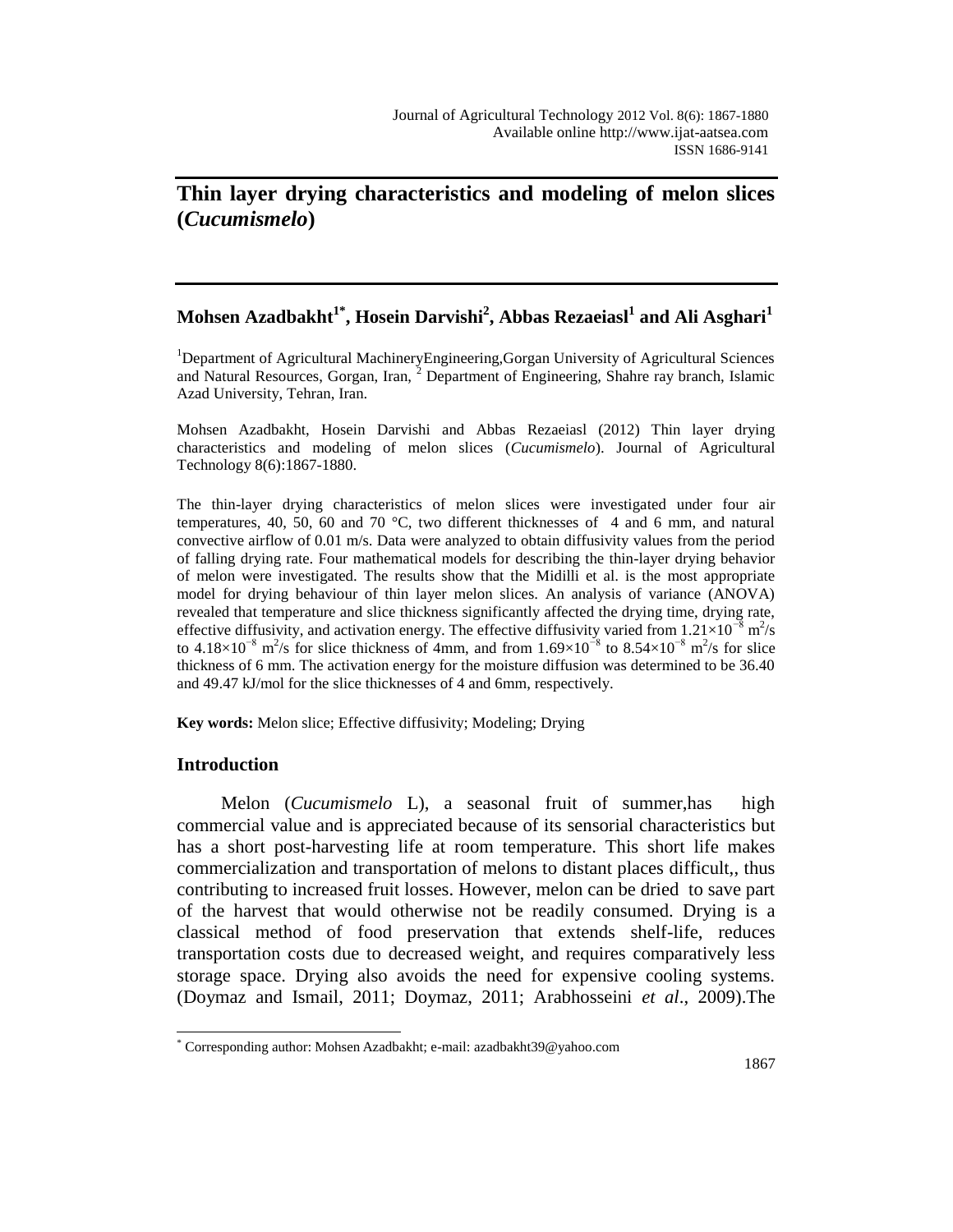demand for dried fruits as an alternative to fresh fruits is steadily increasing in the international market because of the desirable taste and flavor of dried fruits.

Convective air drying is a thermal process in which heat and moisture transfer occurs simultaneously. The heat from the air drying is transferredto the sample as the moisture content decreases. . The heat transfer process is completed when the sample temperature no longer changes significantly.. On the other hand, because the steam pressure in the sample is greater than the pressure in the air, the sample transfers moisture to its surroundings; this process also concludes when the moisture content does not change significantly.Several factors can influence convective drying of food; for example, velocity and temperature of air, water diffusion through material, load density, and the thickness and shape of the product to be dried.

The most important aspects of drying technology are the mathematical modeling of the process and the experimental setup (Akpinar *et al*., 2006). The modeling is based on the design of a set of equations that describe the system as accurately as possible. [not altogether sure what that sentence means. I think that my small corrections are sufficient here. Drying characteristics of the chosen products and simulation models are needed in the design, construction, and operation of drying systems (Celma *et al*., 2011).

No published work seems to have been done on the drying behavior of melon slices. Therefore, the aims of this study were (i) to determine the drying characteristics of melon slices and the effect of drying parameters such as drying temperature, and thickness of slices; and (ii) to obtain the most suitable mathematical model defining the oven-drying process.

#### **Materials and methods**

#### *Sample preparation*

Melon (*Cucumismelo* L) was procured from local vegetable markets in Gorgan, Iran (Fig. 1). The samples were stored at  $5\pm0.5$  °C before use in experiments. Melons were washed, peeled, and thinly sliced in two different thicknesses of 4 and 6 mm using a sharp stainless steel knife. The average initial moisture content of the samples was found to be 83.8% wet basis, as determined by using convective oven at 105 ºC for 24h.

#### *Experimental apparatus and procedure*

The melon slices (about 100 g) were dried using an air-ventilated oven at temperature of 40, 50, 60 and 70  $^{\circ}$ C with natural convective airflow of 0.01 m/s (Fig. 1). Heat was generated by the heater integrated into the walls of the oven,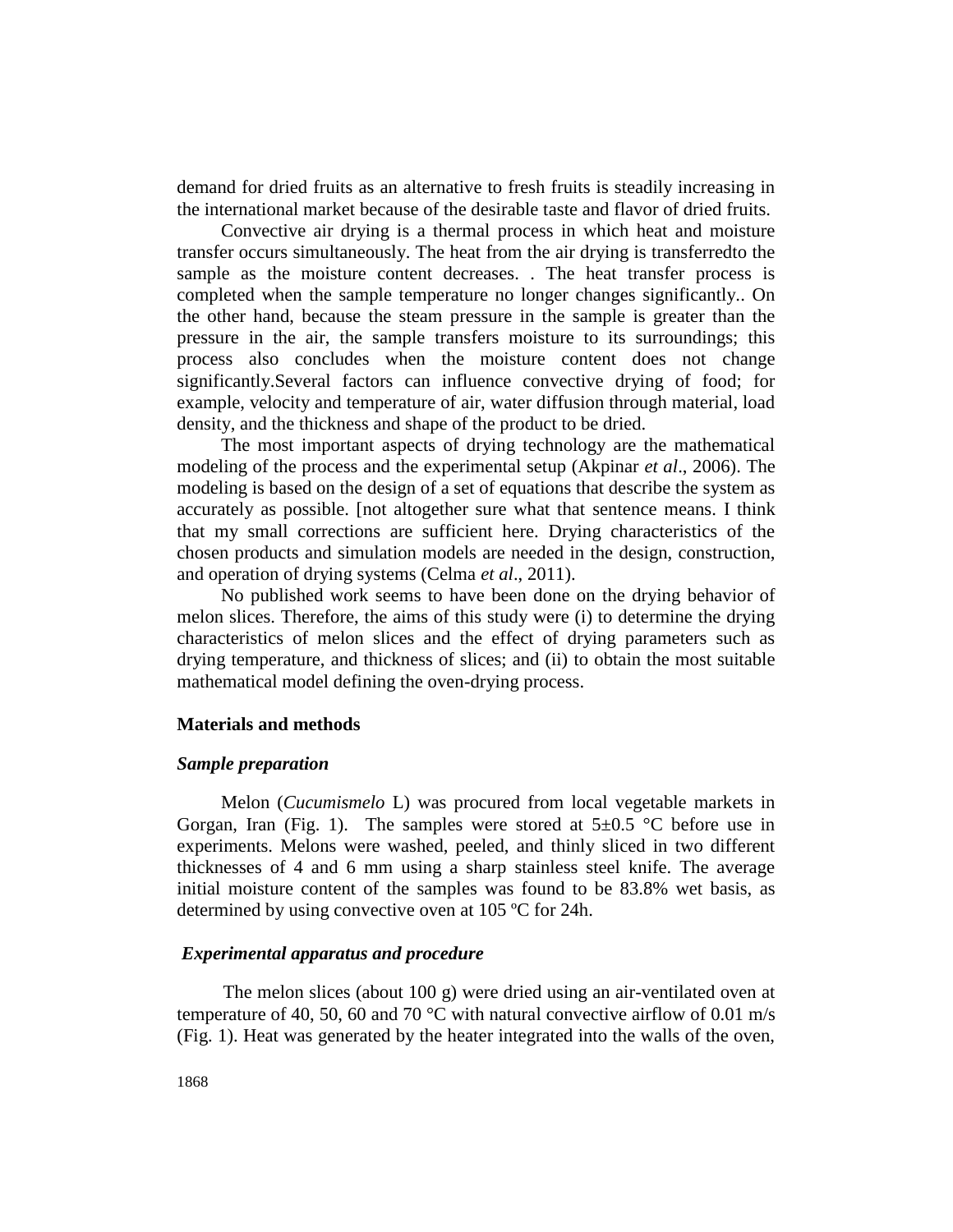and the distributor fan was not switched on in order to simulate the natural convective environment of the commercial dryer. The exhaust air escaped through a ventilation hole (diameter  $= 4$  cm) at the back of the oven. The product was spread in a thin layer on aluminum in the center of the chamber. The drying chamber is constructed from sheet iron with the cavity dimension of  $71 \times 55 \times 64.5$ cm.

Experiments were performed at four temperatures of 40, 50, 60 and 70 °C. The moisture losses of samples were recorded at 1h intervals during the drying process by a digital balance (GF-600,  $A \& D$ , Japan) and an accuracy of  $\pm 0.01$  g. For measuring the weight of the sample during experimentation, the tray with the samples was taken out of the drying chamber, weighed on the digital top pan balance and placed back into the chamber. Drying was carried out until the final moisture content reached a level less than 5% (w.b.).

#### *Analysis of data*

To find a suitable mathematical model, the moisture content data at different drying air temperatures and slice thickness of samples were converted to the moisture ratio (MR) expression by using following equation.

$$
MR = \frac{M_t - M_e}{M_0 - M_e} \tag{1}
$$

where  $M_t$ ,  $M_0$  and  $M_e$  are the moisture content at any time of drying: initial moisture content and equilibrium moisture content (kg water/kg dm), respectively.

Since the values of  $m_e$  are very small compared to  $m_t$  or  $m_0$ , Eq. (1) can be simplified to  $M_t/M_0$  (Berruti et al. 2009; Sarimeseli, 2011).

The drying rate (DR) of melon slices was calculated using Eq. (2):

$$
DR = \frac{M_{t+dt} - M_t}{dt} \tag{2}
$$

where DR is the drying rate (kg waret/kg dm.hr),  $M_{t+dt}$  is the moisture content at t+dt (kg water/kg dm), and t is drying time (hr).

Four thin-layer drying models (Table 1) were fitted to experimental data to find the best suitable model for describing the drying behavior of melon slices in oven dryer. The terms used to evaluate goodness of fit of the tested models to the experimental data were the coefficient of determination  $(R^2)$ ; root mean square error (RMSE) and the reduced chi-square  $(\chi^2)$  between the experimental and predicted moisture ratio values. Statistical values are defined as follows: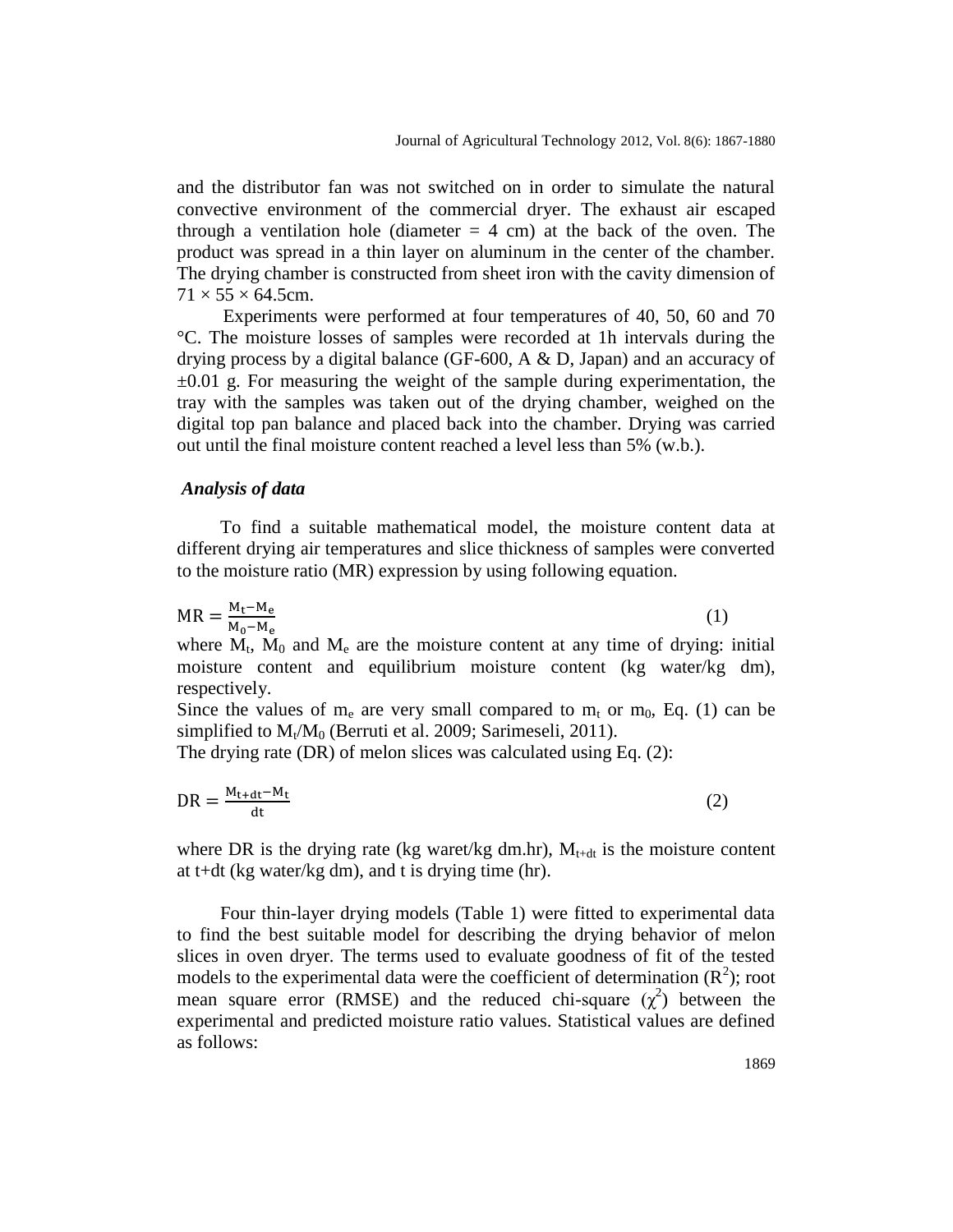$$
\chi^{2} = \frac{\sum_{i=1}^{n} (MR_{exp,i} - MR_{pre,i})^{2}}{N - z}
$$
(3)

$$
RMSE = \sqrt{\frac{\sum_{i=1}^{n} (MR_{exp,i} - MR_{pre,i})^2}{N}}
$$
(4)

In these equations, N is the number of observations, z is the number of constants,  $MR_{exp}$  and  $MR_{pre}$  are the experimental and predicted moisture ratios, respectively. The best model describing the thin-layer drying characteristics of melon slices was chosen based on the higher value of  $R^2$  and lower values of  $\chi^2$ and RMSE.

#### *Calculation of moisture diffusivity and activation energy*

Fick's second equation of diffusion was used to calculate theeffective diffusivity, considering a constant moisturediffusivity,infinite slab geometry and uniform initial moisture distribution:

$$
MR = \frac{8}{\pi^2} \sum_{n=0}^{\infty} \frac{1}{(2n+1)} \exp\left(-\frac{(2n+1)\pi^2}{4L^2} D_{\text{eff}} t\right)
$$
(5)

where D<sub>eff</sub> is the effective diffusivity  $(m^2/s)$ , and L is the half thickness of slab (m).

The Eq. (5) can be simplified by taking the first term of Eq. (6):

$$
MR = \frac{8}{\pi^2} \exp\left(-\frac{\pi^2 D_{\text{eff}} t}{4L^2}\right)
$$
 (6)

The effective diffusivity was also typically calculated by using the slope of Eq. (7). A straight line with a slope of K was obtained when ln(MR) was plotted versus time:

$$
\ln(MR) = \ln\left(\frac{8}{\pi^2}\right) - \frac{\pi^2 D_{\text{eff}}}{4L^2}
$$
 (7)  

$$
K = \frac{\pi^2 D_{\text{eff}}}{4L^2}
$$
 (8)

The effect of temperature on diffusivity values can be describe using the Arrhenius relationship,

$$
D_{\rm eff} = D_0 \exp\left(-\frac{E_a}{RT}\right) \tag{9}
$$

where  $D_0$  is the pre-exponential factor of the Arrhenius equation (m<sup>2</sup>/s), E<sub>a</sub> is the activation energy (kJ/mol), R is the universal gas constant  $(8.314$  J/mol K), and T is the absolute temperature (K). From the slope of the straight line of lnDeff versus reciprocal of T, described by the Arrhenius equation, the activation energy, Ea, could be calculated.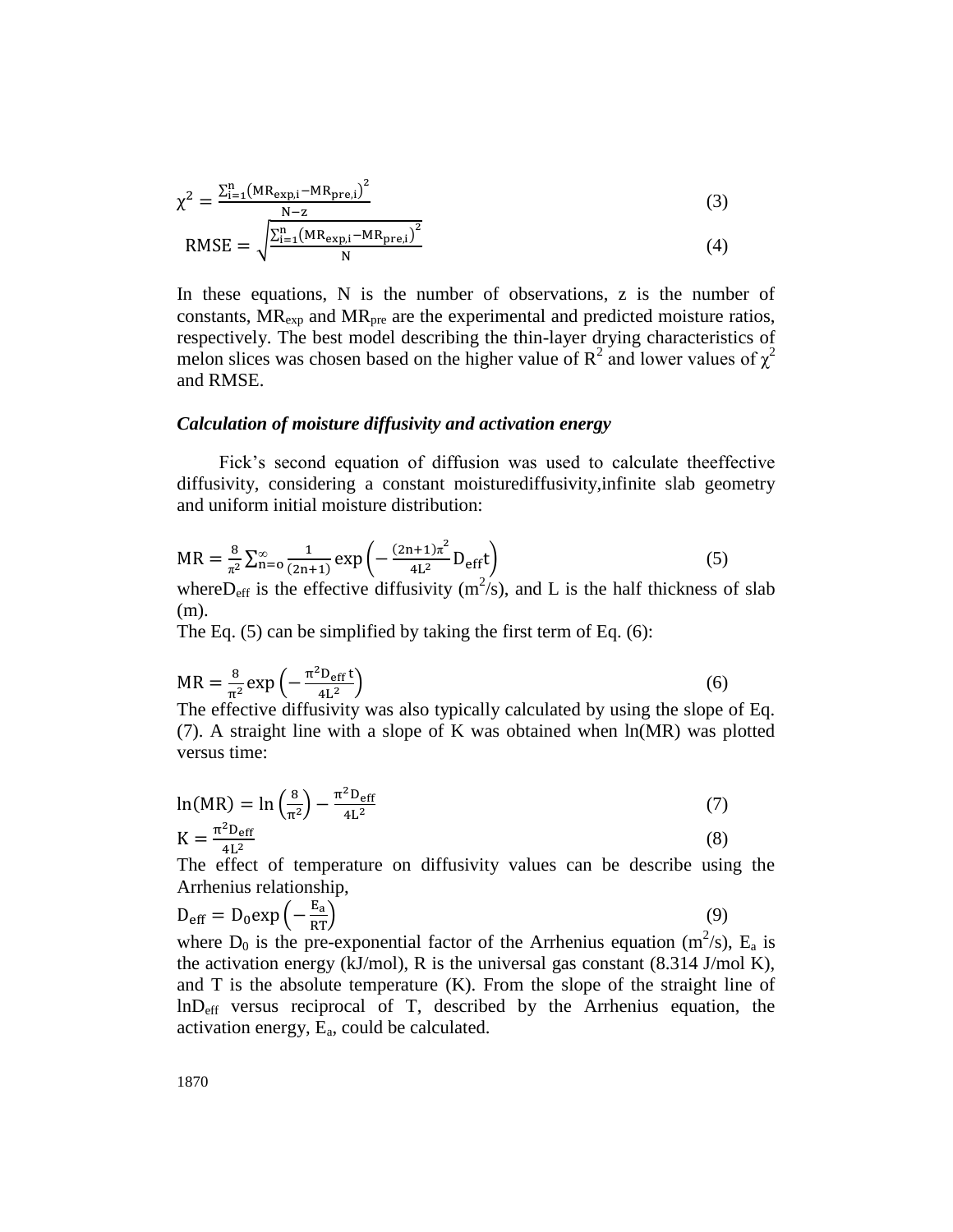## *Statistical analysis*

All measurements were carried out in triplicate. ANOVA test was performed in order to examine the effect of temperature and slice size on drying kinetics. The SPSS version 17.0 was used for statistical investigations. For all statistical analysis, the level of significance is fixed at 95%. Each factor having a P value  $\leq 0.05$  was considered significant.

#### **Results and discussion**

## *Effect of air temperature and slice thickness on drying behaviour*

The changes in the ratio of moisture to drying time of melon slice in oven drying are presented in Figs. 2 and 3. It was found that the moisture content is affected by the temperature and slice thickness, and the drying time of the melon slice was significantly reduced from 13 to 6hours for slice thickness of 4mm, and from 21 to 7 hours for slice thickness of 6mm, as the temperature increased as can be seen in Figs. 2 and 3. It is also clear from the same Figure that increasing the temperature resulted in shortened drying times up to 54%and 67% for slice thicknesses of 4 and 6 mm, respectively.



**Fig. 1.** Schematic diagram of oven drying system and Melon (Cucumismelo)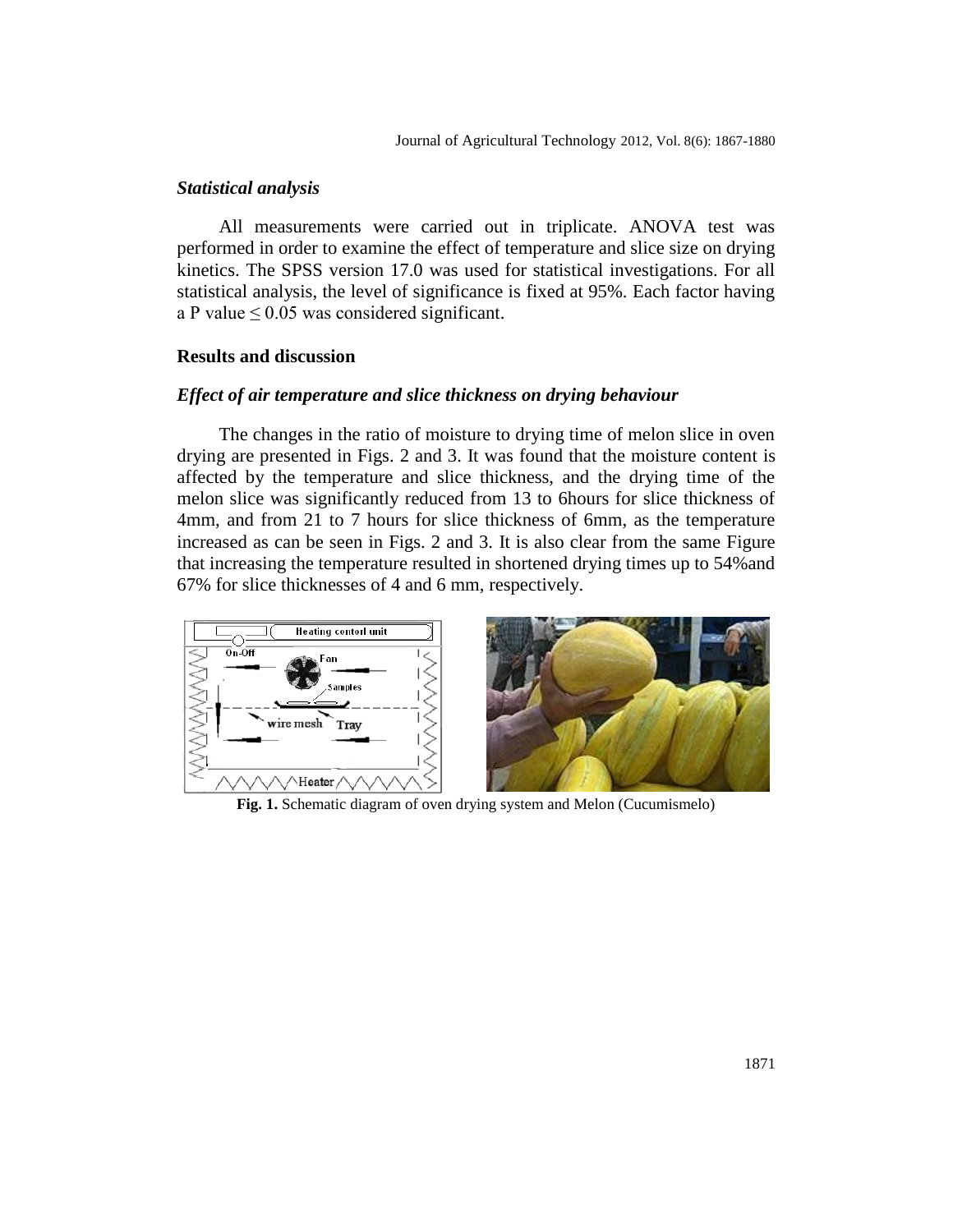

**Fig. 2.** Variation of moisture ratio with drying time for the melon slice thickness of 4 mm



**Fig. 3.** Variation of moisture ratio with drying time for the melon slice thickness of 6 mm

To evaluate the individual effect of independent variables on the drying rate, analysis of variance (ANOVA) table was constructed as shown in Table 1. Comparing F-values of the slice thickness and temperature showed that the effect of temperature on the drying rate was higher (high F-value) than the effect of slice thickness (low F-value).Higher drying rates were obtained at higher temperature (70°C) and low slice thickness (4mm). Thus, the temperature and slice thickness had a crucial effect on the drying rate. As seen in Figs. 4 and 5, all curves have two stages. The drying rate increases rapidly and then slowly decreases as drying progresses. This increase is due to the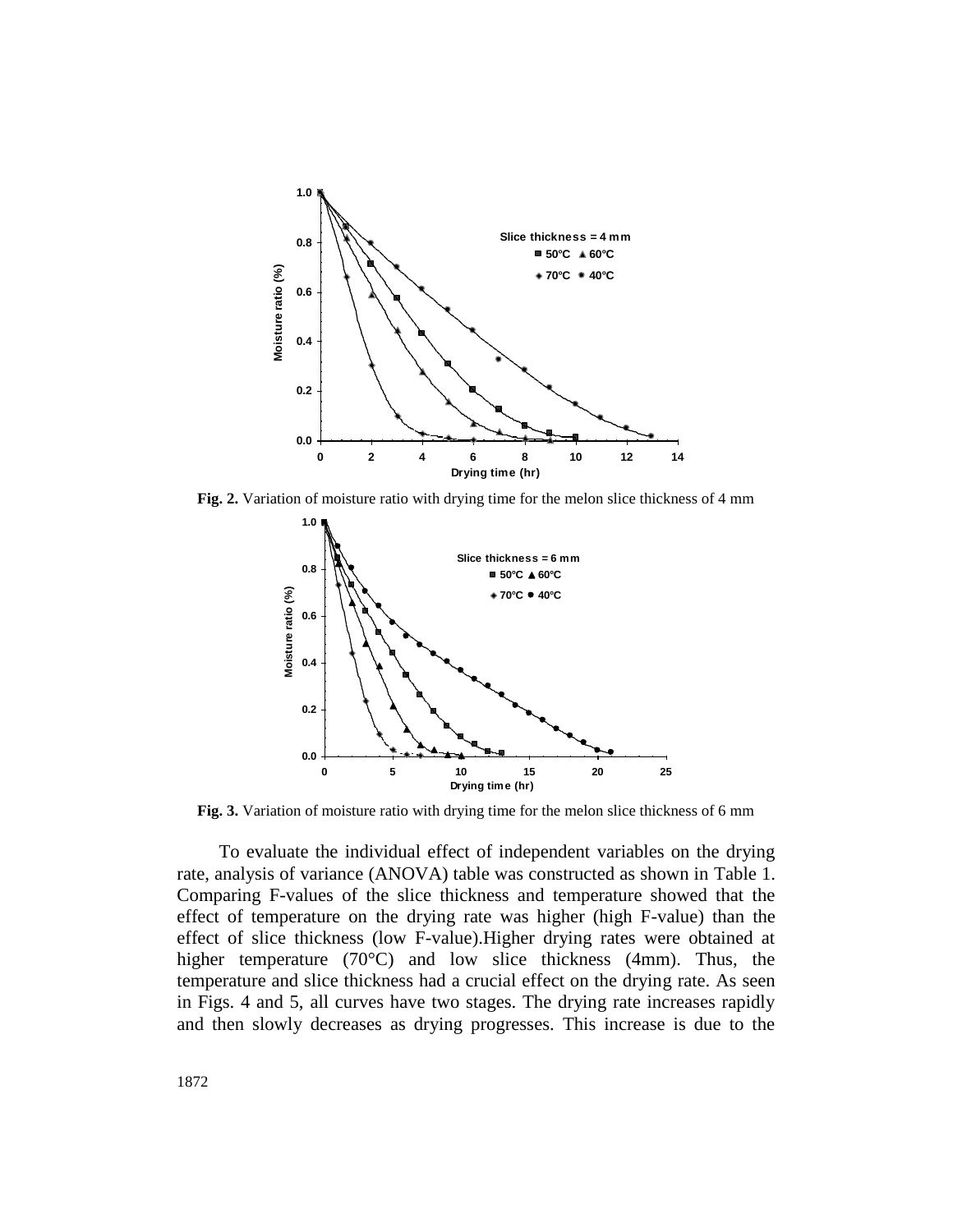increased heat transfer potential between the air and kiwifruit slices, thus enhancing the evaporation of water from melon slices.Similar findings were reported in previous studies (Wang *et al*., 2007; Soysal *et al*., 2006; Therdthai and Zhou, 2009). In general, it has been observed that the drying rate decreases with time or with the reduction of moisture content. As mentioned earlier, the product's moisture content reduces over time. The drying process takes place in the falling rate period.

**Table 1.** Mathematical models given by various authors for drying curves

| <b>Model name</b> | Model                 | <b>References</b>       |  |
|-------------------|-----------------------|-------------------------|--|
| Page              | $MR = exp(-kt^n)$     | Sarimeseli (2011)       |  |
| Wang and Singh    | $MR = 1 + bt + at^2$  | Arslan and Özcan (2010) |  |
| Logarithmic       | $MR=a \exp(-kt) + b$  | Akpinar (2008)          |  |
| Midilli et al.    | $MR=a \exp(-kt^n)+bt$ | Midilli et al. (2002)   |  |

where, k is the drying constant and a, b, n are equation constants  $20$  $1.8$ 



**Fig. 4.** Variation of drying rate with time for the melon slice thickness of 4 mm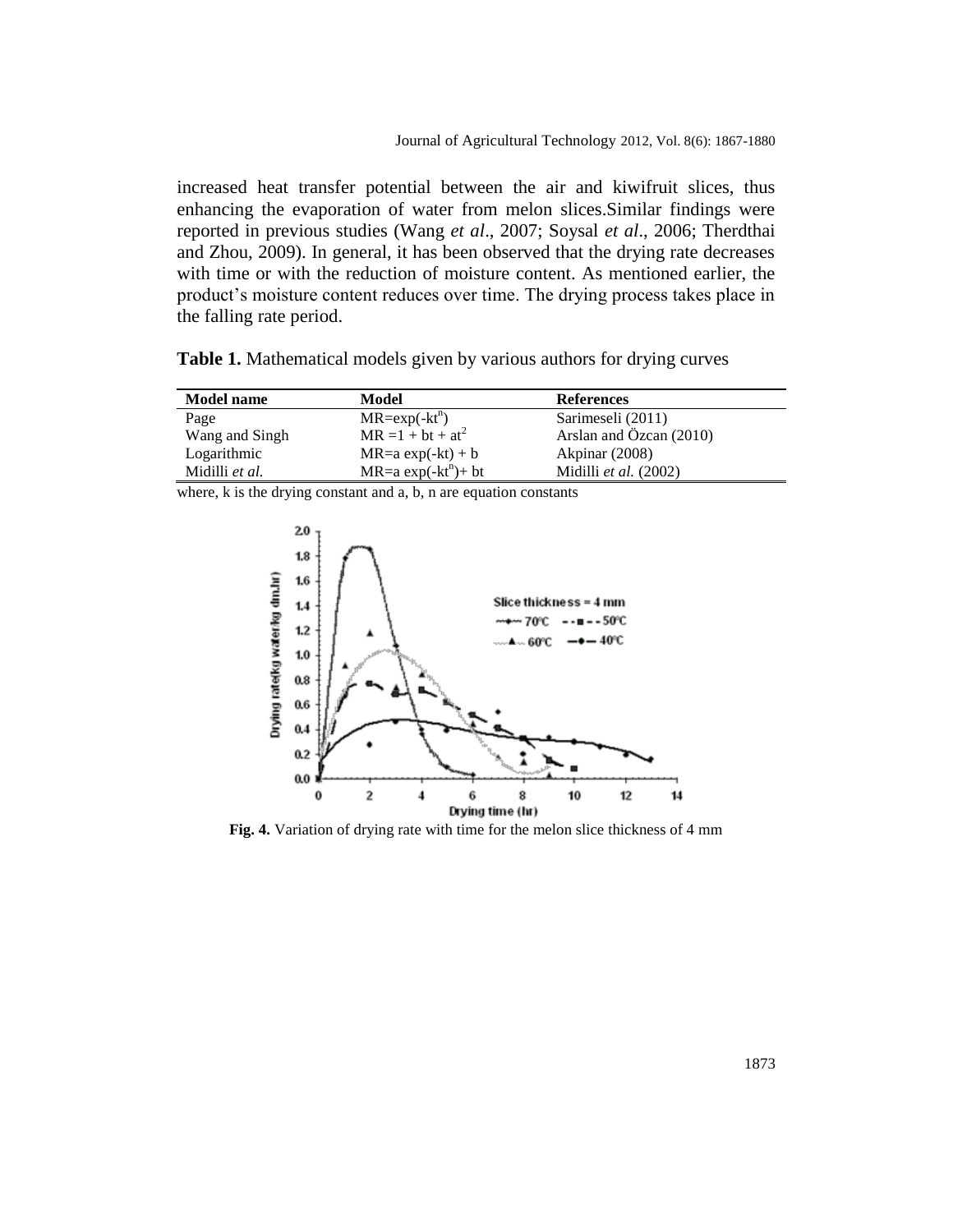

**Fig. 5.** Variation of drying rate with time for the melon slice thickness of 6 mm

## *Modeling of drying kinetics*

The statistical results from models are summarised in Tables 2 and 3. The best model describing the thin-layer drying characteristics of melon slice was chosen as the one with the highest  $R^2$  values and the lowest  $\chi^2$  and RMSE values. The statistical parameter estimations showed that  $R^2$ ,  $\chi^2$  and RMSE values ranged from 0.9784 to 0.9999, 0.00002 to 0.01232, and 0.00354 to 0.10040, for slice thickness of 4mm, and from 0.9858 to 0.9999, 0.00009 to 0.00797, and 0.00667 to .07060, for slice thickness of 6mm.. Of all the models tested, the Midilli et al. model gives the highest value of  $R^2$  and the lowest values of  $\chi^2$  and RMSE.

**Table 2.** Analysis of variance (ANOVA) for effect of slice thickness and temperature on drying rate of melon slices

| <b>Source of variation</b> | Sum of Squares df |    | <b>Mean Square</b> | $\mathbf{F}$ | Sig.  |
|----------------------------|-------------------|----|--------------------|--------------|-------|
| Corrected Model            | 1.204             | 7  | 0.172              | 31.791       | 0.000 |
| Intercept                  | 6.564             |    | 6.564              | 1213.253     | 0.000 |
| Thickness                  | 0.064             |    | 0.064              | 11.785       | 0.003 |
| temperature                | 1.128             | 3  | 0.376              | 69.531       | 0.000 |
| thickness× temperature     | 0.012             | 3  | 0.004              | 0.719        | 0.555 |
| Error                      | 0.087             | 16 | 0.005              |              |       |
| Total                      | 7.854             | 24 |                    |              |       |
| <b>Corrected Total</b>     | 1.290             | 23 |                    |              |       |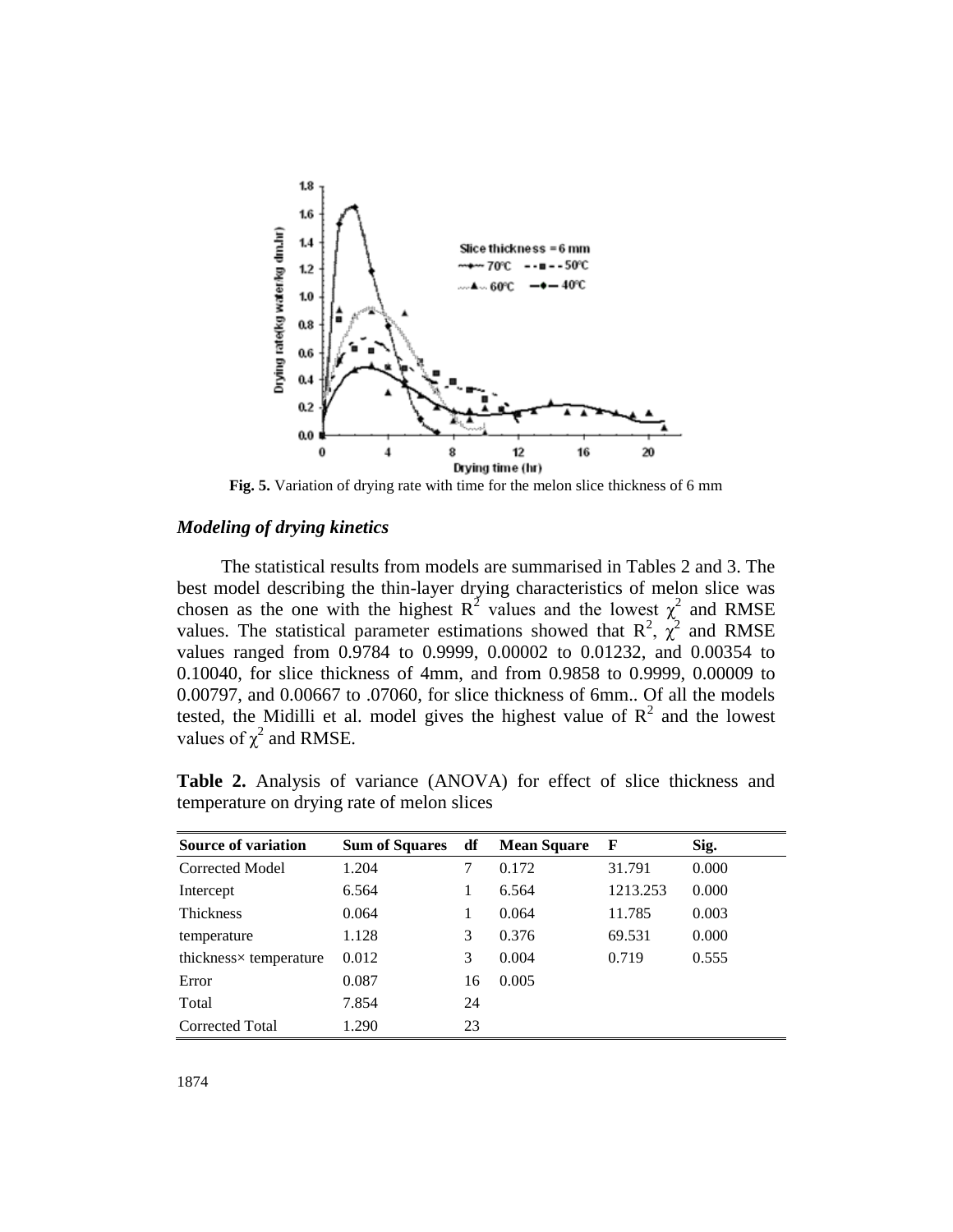| Model          | $T (^{\circ}C)$ | <b>Model constants</b>                   | $\mathbf{R}^2$ | $\chi^2$ | <b>RMSE</b> |  |
|----------------|-----------------|------------------------------------------|----------------|----------|-------------|--|
| Page           | 70              | $k=0.413$ , n=1.538                      | 0.9999         | 0.00002  | 0.00354     |  |
|                | 60              | $k=0.179$ , n=1.447                      | 0.9984         | 0.00036  | 0.01706     |  |
|                | 50              | $k=0.038$ , n=1.934                      | 0.9996         | 0.01232  | 0.10040     |  |
|                | 40              | $k=0.071$ , n=1.421                      | 0.9895         | 0.00125  | 0.03269     |  |
| Wang<br>and    | 70              | $a=0.0425$ , $b=-0.4172$                 | 0.9944         | 0.00101  | 0.02687     |  |
| Singh          | 60              | $a=0.0134$ , $b=-0.2318$                 | 0.9975         | 0.00037  | 0.01719     |  |
|                | 50              | $a=0.0071$ , $b=-0.1721$                 | 0.9969         | 0.00042  | 0.01853     |  |
|                | 40              | $a=0.0026$ , $b=-0.1107$                 | 0.9978         | 0.00025  | 0.01473     |  |
| Logarithmic    | 70              | $k=0.506$ , a=1.115, b= -0.087           | 0.9784         | 0.00304  | 0.04167     |  |
|                | 60              | $k=0.235$ , a=1.220, b= -0.185           | 0.9926         | 0.00129  | 0.03006     |  |
|                | 50              | $k=0.142$ , a= 1.393, b= $-0.362$        | 0.9953         | 0.00080  | 0.02406     |  |
|                | 40              | $k=0.064$ , a= 1.770, b= -0.774          | 0.9971         | 0.00032  | 0.01590     |  |
| Midilli et al. | 70              | $k=0.412$ , a= 0.999, b= 0.001, n=1.549  | 0.9999         | 0.00003  | 0.00366     |  |
|                | 60              | $k=0.183$ , a= 0.995, b= -0.003, n=1.388 | 0.9982         | 0.00031  | 0.01367     |  |
|                | 50              | $k=0.116$ , a= 0.991, b= -0.006, n=1.391 | 0.9998         | 0.00016  | 0.01015     |  |
|                | 40              | $k=0.078$ , a=0.982, b= -0.016, n=1.164  | 0.9984         | 0.00033  | 0.01534     |  |

**Table 3.** Results of statistical analysis on the modeling of moisture content and drying time for the oven dried melon slice (4mm)

It was determined that the value of the drying rate constant (k) increased with the increase in temperature. This implies that the increase in temperature drying curve becomes steeper, indicating increase in drying rate.Fig. 6 and 7compares experimental data with those predicted with the Midilli et al. model for melon slice samples at the temperatures of 40, 50, 60 and 70 ºC; and the slice thicknesses of 4 and 6 mm. The prediction using the model showed MR values banded along the straight line, demonstrating the suitability of these models in describing drying characteristics of melon slice.



**Fig. 6.** Comparison of moisture ratios determined by experimentation and prediction using the Midilli et al. model for the melon slice thickness of 4 mm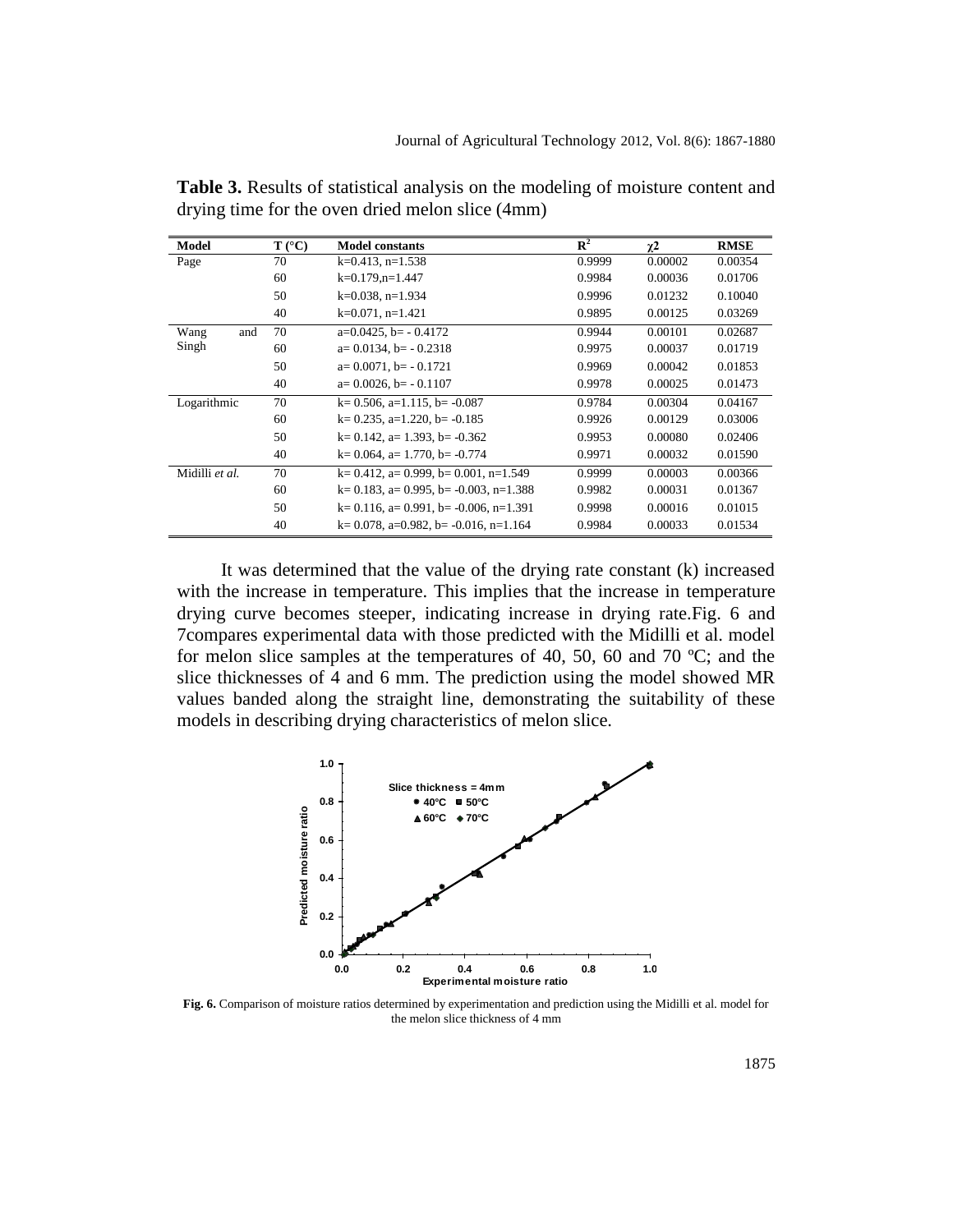

**Fig. 7.** Comparison of moisture ratios determined by experimentation and prediction using the Midilli et al. model for the melon slice thickness of 6 mm

#### *Effective moisture diffusivity and activation energy*

Analysis of variance (ANOVA) showed that the effect of temperature on the effective moisture diffusivity was higher than the effect of slice thickness. The effective moisture diffusivities of melon slices for different temperatures and slice thicknesses are presented in Table 4. The values ranged from  $1.21\times10^{-8}$  m<sup>2</sup>/s at 40 °C to  $4.18\times10^{-8}$  m<sup>2</sup>/s at 70 °C for slice thickness of 4mm and from  $1.69 \times 10^{-8}$  to  $8.54 \times 10^{-8}$  m<sup>2</sup>/s for slice thickness of 6 mm. Table 4 shows that  $D_{\text{eff}}$  increased progressively with the increase of drying air temperature and slice thickness. This might be explained by the increased heating energy, which would increase the activity of the water molecules leading to higher moisture diffusivity when samples were dried at higher temperature (Xiao *et al*., 2010). This finding agrees well with those of Hayaloglu *et al*. (2007) for drying strained yogurt using a convective traydryer, Celma *et al*. (2008) for thin layer infrared drying of wet olive husk, Celma *et al*. (2009) for infrared drying of industrial grape by-products, Lee and Kim (2009) for vacuum drying of Asian white radish, and Lee and Zuo (2011) for drying Zizyphus jujube miller slices using hot air drying.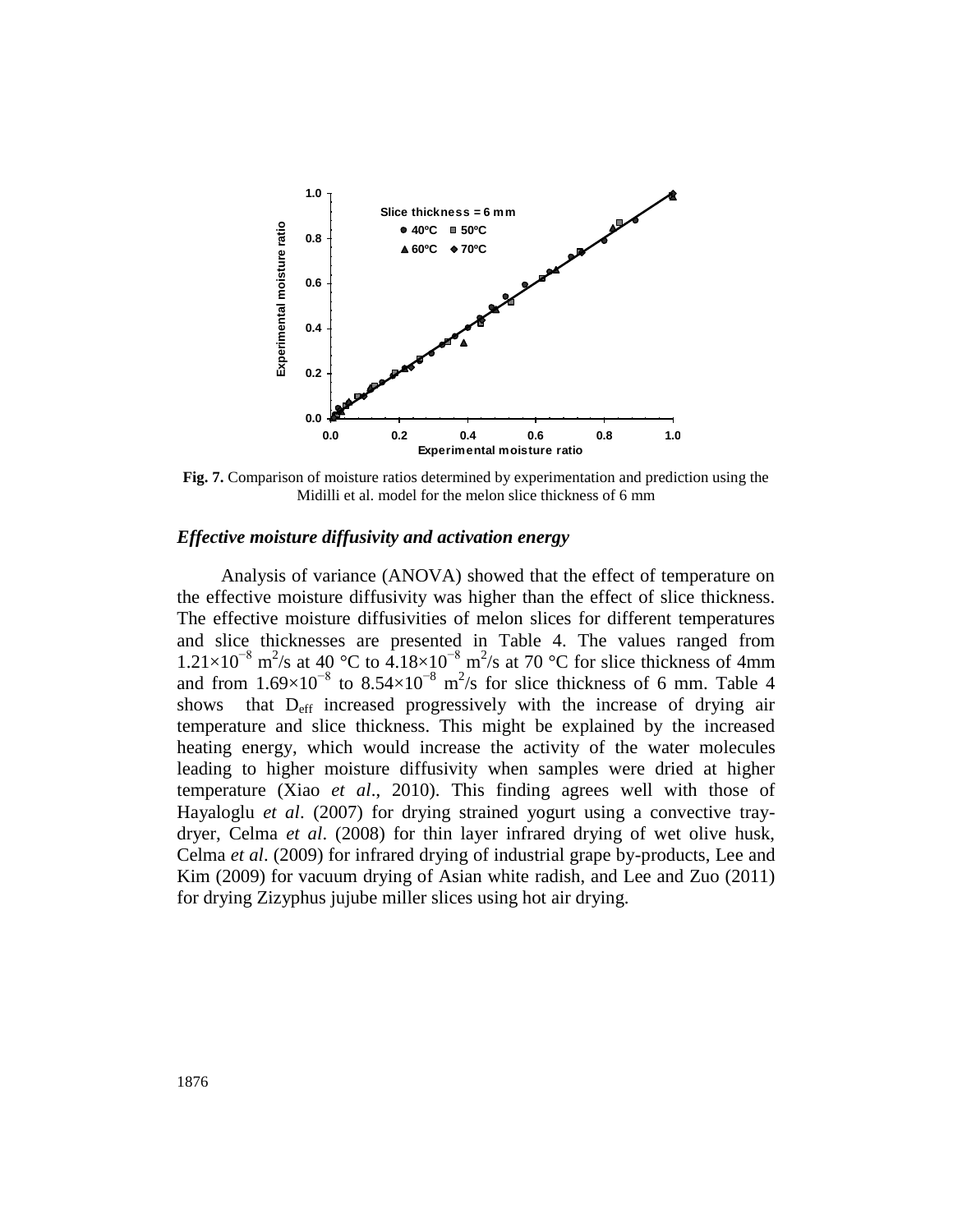| Model          | $T (^{\circ}C)$ | <b>Model constants</b>                   | $\mathbf{R}^2$ | $\chi^2$ | <b>RMSE</b> |
|----------------|-----------------|------------------------------------------|----------------|----------|-------------|
| Page           | 70              | $k=0.299$ , n=1.466                      | 0.9999         | 0.00009  | 0.00810     |
|                | 60              | $k=0.146$ , n=1.463                      | 0.9954         | 0.00078  | 0.02519     |
|                | 50              | $k=0.107$ , n=1.324                      | 0.9927         | 0.00092  | 0.02807     |
|                | 40              | $k=0.091$ , n=1.087                      | 0.9869         | 0.00122  | 0.03330     |
| Wang<br>and    | 70              | $a=0.0271$ , $b=-0.3309$                 | 0.9978         | 0.00036  | 0.01633     |
| Singh          | 60              | $a=0.0104$ , $b=-0.2047$                 | 0.9962         | 0.00053  | 0.02084     |
|                | 50              | $a=0.0047$ , $b=-0.1384$                 | 0.9993         | 0.00008  | 0.00825     |
|                | 40              | $a=0.0018$ , $b=-0.0835$                 | 0.9858         | 0.00125  | 0.03365     |
| Logarithmic    | 70              | $k=0.370$ , a=1.155, b= -0.124           | 0.9916         | 0.00797  | 0.07060     |
|                | 60              | $k=0.199$ , a=1.246, b= $-0.214$         | 0.9910         | 0.00148  | 0.03283     |
|                | 50              | $k=0.116$ , a= 1.314, b= - 0.312         | 0.9986         | 0.00021  | 0.01279     |
|                | 40              | $k=0.072$ , a= 1.201, b= -0.236          | 0.9958         | 0.00046  | 0.01986     |
| Midilli et al. | 70              | $k=0.299$ , a=0.998, b= -0.002, n=1.442  | 0.9999         | 0.00009  | 0.00667     |
|                | 60              | $k=0.146$ , a= 0.986, b= -0.004, n=1.406 | 0.9963         | 0.00067  | 0.02069     |
|                | 50              | $k=0.121$ , a= 0.988, b= -0.010, n=1.127 | 0.9999         | 0.00021  | 0.01228     |
|                | 40              | $k=0.130$ , a=1.010, b= -0.013, n=0.744  | 0.9987         | 0.00017  | 0.01192     |

**Table 4.** Results of statistical analysis on the modeling of moisture content and drying time for the oven dried melon slice (6mm)

Table 5. Values of effective diffusivity obtained for melon slice at different temperatures and at two slice thicknesses

| $T({}^{\circ}C)$ |                     | Effective diffusivity $(D_{\text{eff}}^{\text{}}$ , m <sup>2</sup> /s) |  |  |  |
|------------------|---------------------|------------------------------------------------------------------------|--|--|--|
|                  | 4mm                 | 6 <sub>mm</sub>                                                        |  |  |  |
| 70               | $4.18\times10^{-8}$ | $8.54\times10^{-8}$                                                    |  |  |  |
| 60               | $2.72\times10^{-8}$ | $5.78\times10^{-8}$                                                    |  |  |  |
| 50               | $1.89\times10^{-8}$ | $2.97\times10^{-8}$                                                    |  |  |  |
| 40               | $1.21\times10^{-8}$ | $1.69\times10^{-9}$                                                    |  |  |  |

The values for  $D_{\text{eff}}$  obtained from this study lie within the general range 10−11 –10−8 m 2 /s for drying of food materials (Sacilik *et al*., 2006; Lee and Zuo, 2011). The values of  $D_{\text{eff}}$  are comparable with the reported values of  $6.20\times10^{-11}$  –3.50×10<sup>-10</sup> m<sup>2</sup>/s mentioned for onion slices infrared drying (Sharma *et al.*, 2005),  $3.72 \times 10^{-9} - 12.27 \times 10^{-9}$  m<sup>2</sup>/s for tomatoes hot air drying at 45–75 °C (Akanbi *et al.*, 2006),  $6.36 \times 10^{-11}$  to  $9.75 \times 10^{-9}$  m<sup>2</sup>/s for sweet potato hot air drying at 50–80 °C (Falade and Solademi, 2010), 2.24×10<sup>-10</sup> to 16.4×10<sup>-10</sup> m<sup>2</sup>/s for blueberry infrared drying at  $60-90$  °C (Shi *et al.*, 2008),  $6.92\times10^{-10}$  to 14.59×10<sup>-10</sup> m<sup>2</sup>/s for Asian white radish hot air drying at 40–60 °C(Lee and Kim, 2009);  $6.2 \times 10^{-11} - 3.50 \times 10^{-10}$  m<sup>2</sup>/s for orange slices hot air drying at 40– 80 °C (Rafiee *et al*., 2010).

The activation energy was calculated by plotting  $\ln (D_{\text{eff}})$  versus the reciprocal of the temperature  $(1/T)$ , and presented in Fig. 8. The activation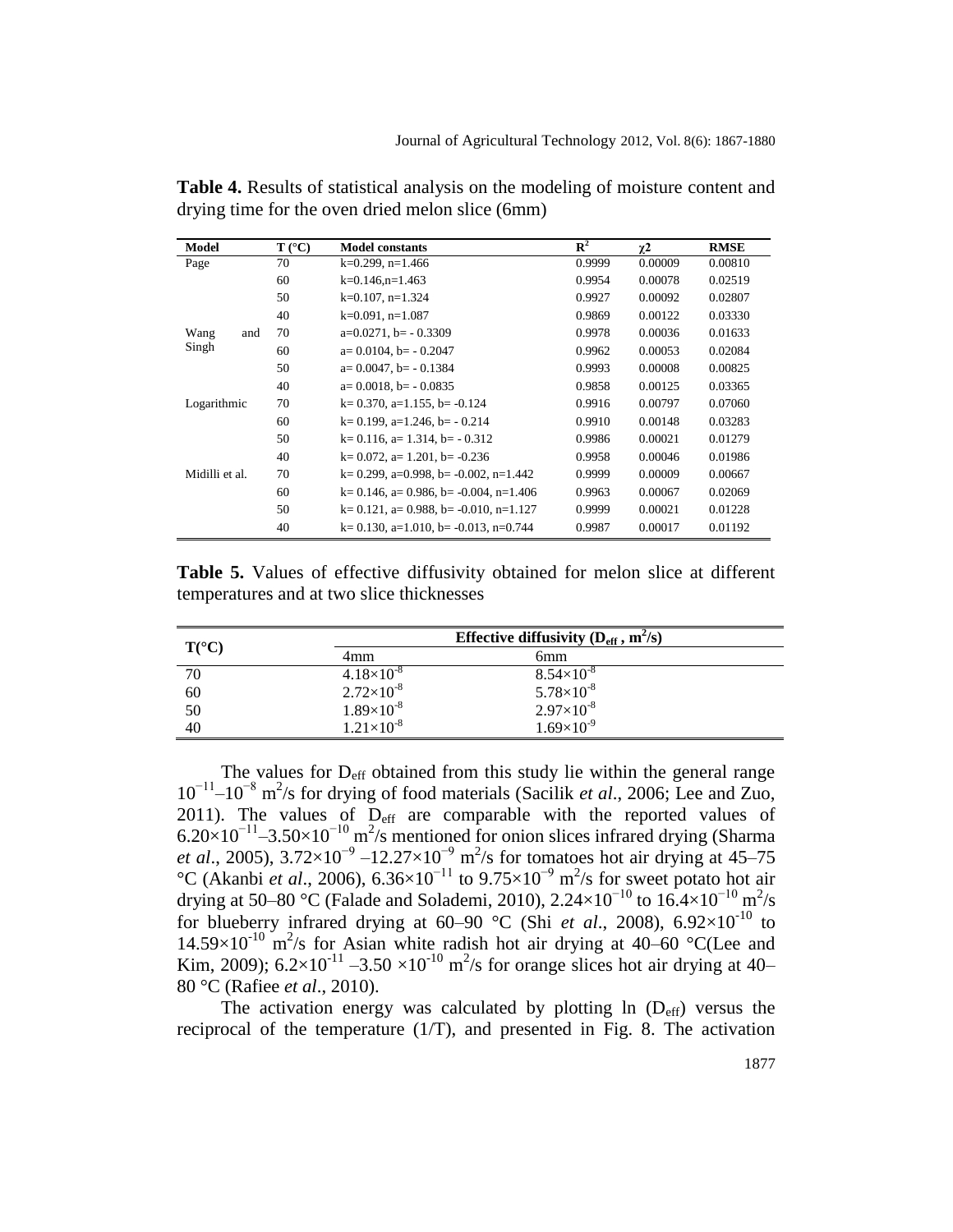energy values were found to be 36.40 and 49.47 kJ/mol for the slicethicknesses of 4 and 6mm, respectively.These valuesarelower than the activation energies of okra drying (51.26 kJ/mol) (Doymaz, 2005), pumpkin slice drying (78.93 kJ/mol) (Doymaz, 2007 ), green pepper drying (51.4 kJ/mol) (Ertekin, 2002), mint drying (82.93 kJ/mol) (Park *et al*., 2002) and higher than the activation energy of red chillies (24.47 kJ/mol) (Kaleemullah and Kailappan, 2005), berberis(130.6 kJ/mol) (Aghbashlo *et al*., 2009), apple slices (19.96–22.62 kJ/mol) (Kaya *et al.,* 2007), and Asian white radish (16.49–20.26 kJ/mol) (Lee and Kim, 2009).



**Fig. 8.** Plot of  $\text{ln}D_{\text{eff}}$  versus 1/T for calculating the activation energy

## **Conclusion**

Thin layer drying experiments were conducted to determine the thin layer drying characteristics of melon slice. Four thin layer drying models were evaluated for their suitability. The Midilli et al. model was found to be the most suitable model for describing the thin layer drying of melon slice. Slice thicknesses and drying temperatures affected all the drying characteristics significantly (P<0.05). The effective moisture diffusivity was obtained based on Fick's second law. The activation energy required to detach and move the water out from melon slices during the drying process was found to be 36.40 and 49.47 kJ/mol for the slice thickness of 4 and 6mm, respectively.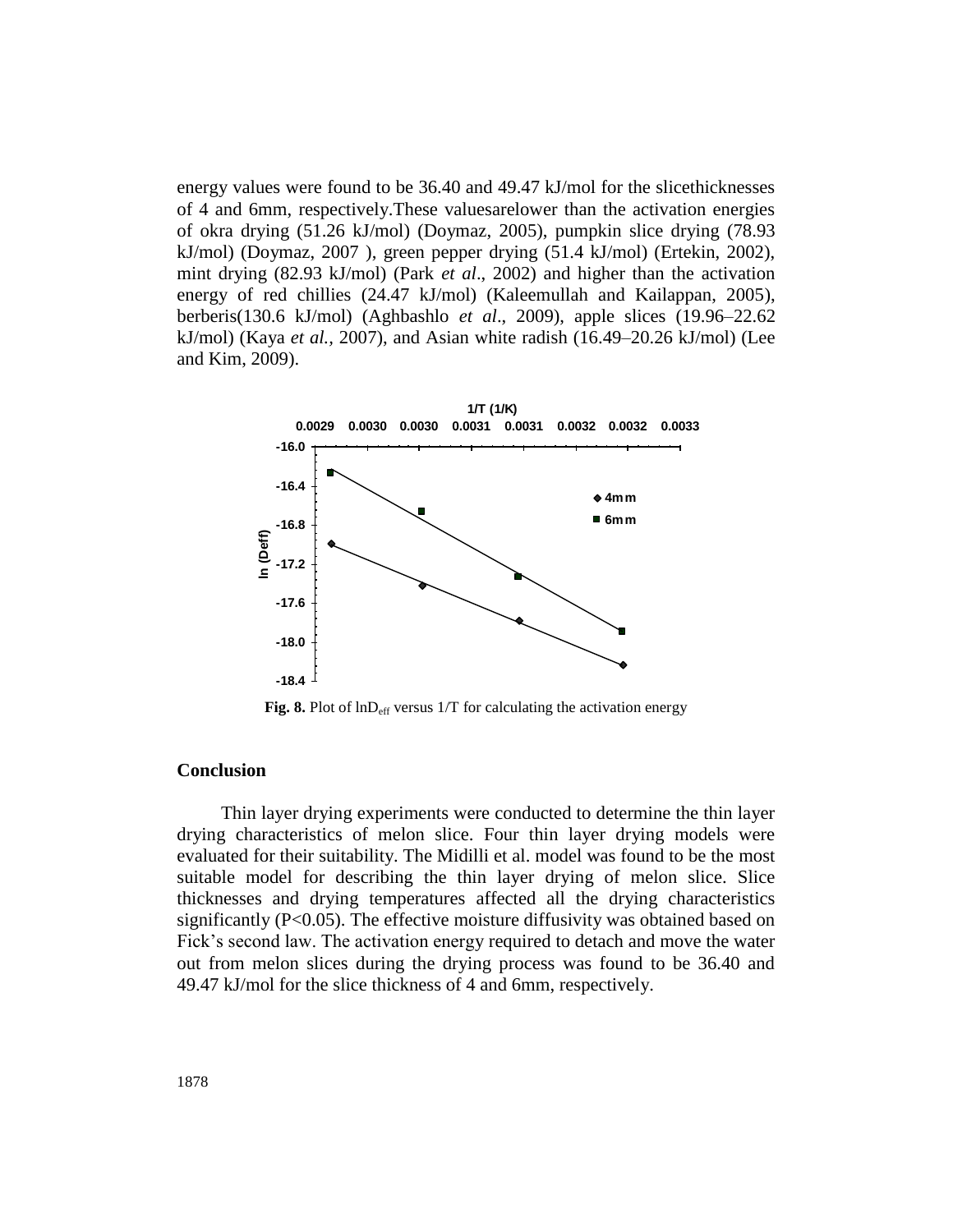#### **References**

- Aghbashlo, M., Kianmehr, M.H. and Samimi-Akhijahani, H. (2009). Influence of drying conditions on the effective moisture diffusivity, energy of activation and energy consumption during the thin-layer drying of berberis fruit (Berberidaceae). Energ Convers Manag 49: 2865–2871.
- Akanbi, C.T., Adeyemi, R.S. and Ojo, A. (2006). Drying characteristics and sorption isotherm of tomato slices. J Food Eng. 73:141–146.
- Akpinar, E.K. (2008). Mathematical modeling and experimental investigation on sun and solar drying of white mulberry. J MecSciTechnol. 22:1544–1553
- Akpinar, E.K., Bicer, Y., Cetinkaya, F. (2006). Modelling of thin layer drying of parsley leaves in a convective dryer and under open sun.Journal of Food Engineering 75:308–315.
- Arabhosseini, A., Huisman, W., van Boxtel, A. and Muller, J. (2009). Modeling of thin layer drying of tarragon (*Artemisia dracunculus* L.).Ind Crop Prod 29:53–59.
- Arslan, D. and Ozcan, M.M. (2010). Study the effect of sun, oven and microwave drying on quality of onion slices. LWT - Food Science and Technology 43:1121-1127.
- Berruti, F.M., Klaas, M., Briens, C. and Berruti, F. (2009). Model for convective drying of carrots for pyrolysis. J Food Eng. 92:196–201.
- Celma, A.R., López-Rodríguez F.L. and Blázquez, F.C. (2009). Experimental modelling of infrared drying of industrial grape by-products. Food Bioprod Process 87:247–253
- Celma, A.R., Cuadros, F., López-Rodríguez, F. (2011). Convective drying characteristics of sludge from treatment plants in tomato processing industries, Food and Bioproducts Processing, doi:10.1016/j .fbp.2011.04.003
- Celma, A.R., Rojas, S. and López-Rodríguez, F.L. (2008). Mathematical modelling of thinlayer infrared drying of wet olive husk. ChemEng Process 47:1810–1818.
- Doymaz, I. (2005). Drying characteristics and kinetics of okra. J Food Eng 69: 275–279.
- Doymaz, I. (2007). The kinetics of forced convective air-drying of pumpkin slices. J Food Eng 79: 243–248.
- Doymaz, I. (2011). Sun drying of seedless and seeded grapes. J Food SciTechnol DOI 10.1007/s13197-011-0272-9.
- Doymaz, I. and Ismail, O. (2011). Drying characteristics of sweet cherry. Food Bioprod Process 89:31-38.
- Ertekin, F.K. (2002). Drying and rehydrating kinetics of green and red peppers. J Food Sci 67: 168–175.
- Falade, K.O., Olurin, T.O., Ike, E.A. and Aworh, O.C. (2007). Effect of pretreatment and temperature on air-drying of Dioscoreaalata and Dioscorearotundata slices. J Food Eng 80:1002–1010.
- Hayaloglu, A.A., Karabulut, I., Alpaslan, M, and Kelbaliyev, G. (2007). Mathematical modeling of drying characteristics of strained yoghurt in a convective type tray-dryer. J Food Eng 78:109–117.
- Kaleemullah, S. and Kailappan, R. (2005). Drying kinetics of red chillies in rotary dryer. Biosys, Eng. 92:15–23.
- Kaya, A., Aydin, O. and Demirtas, C. (2007). Drying kinetics of red delicious apple.BiosysEng 96:517–524.
- Lee, H. J. and Zuo, L. (2011). Mathematical modeling on vacuum drying of *Zizyphus jujube* miller slices. J Food SciTechnol DOI 10.1007/s13197-011-0312-5.
- Lee, J.H. and Kim, H.J. (2009). Vacuum drying kinetics of Asian white radish (Raphanussativus L.) slices. LWT - Food Science and Technology 42:180–186.